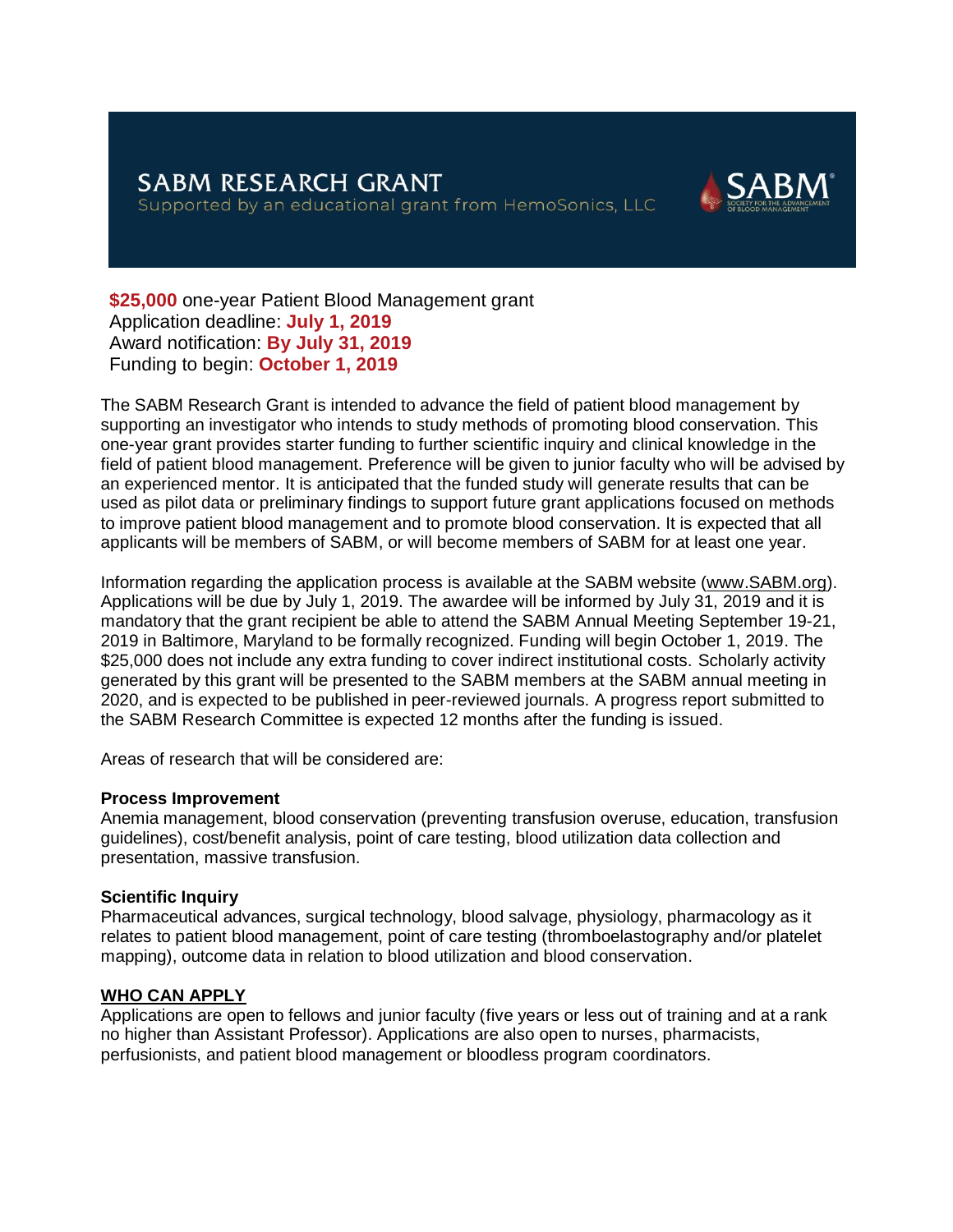# **PAPERLESS APPLICATIONS**

A complete **Application Packet** consists of the following documents, arranged in the following order:

- **A. Application**
- **B. Budget and budget justification**
- **C. Applicant's curriculum vitae**
- **D. Departmental Chair's Letter of Support**
- **E. Institutional Review Board approval or copy of submission letter**

These documents must be converted to Adobe PDF format and merged as a **SINGLE** file. Should the applicant obtain the IRB approval after submission of the application packet (but prior to September 1), please email the IRB Approval Letter as a separate Adobe PDF file to sfrank3@jhmi.edu.

The complete **Application Packet** (Application, Budget justification, Applicant's CV, Chair's Letter of Support, and IRB approval notification or, if approval has not yet been obtained, a copy of the IRB submission letter) must be sent by email to Steve Frank of the SABM Research Committee at sfrank3@jhmi.edu.

# **APPLICATION PACKET**

# **A. APPLICATION**

**I. Cover Page --** This should include:

- a. Title of research project
- b. Designation of proposal as **"Scientific Inquiry"** or **"Process Improvement"**
- c. Name of applicant with degrees, office address, phone number, fax number and e-mail address
- d. Names and affiliations of all investigators and consultants
- e. Name, office address, and phone number of departmental chairperson

f. Sponsoring institution and name, office address, phone number and e-mail address of the responsible institutional financial officer

- g. Start and end dates of proposed project
- h. Number all pages (bottom right corner) sequentially, starting with the cover page

**II. Research Summary** -- A one-paragraph description of the project (250-500 words).

**III. Research Plan --** Format: maximum of 5 pages for sections IIIa. and IIIb. below (excluding references); 1-inch margins; Times New Roman font; size 12. NOTE: Appendices are discouraged but if used, should ONLY include either extensive data collection instruments that will be used in the project and have not been previously published, OR critical manuscripts that have been accepted for publication in a peer-reviewed journal but are otherwise not yet publicly available. The mentor's CV may be included in the Appendix.

#### **a. Introduction**

- 1. Objectives
- 2. Background
- 3. Specific Aims
- 4. Significance and Applicability
- 5. Preliminary Results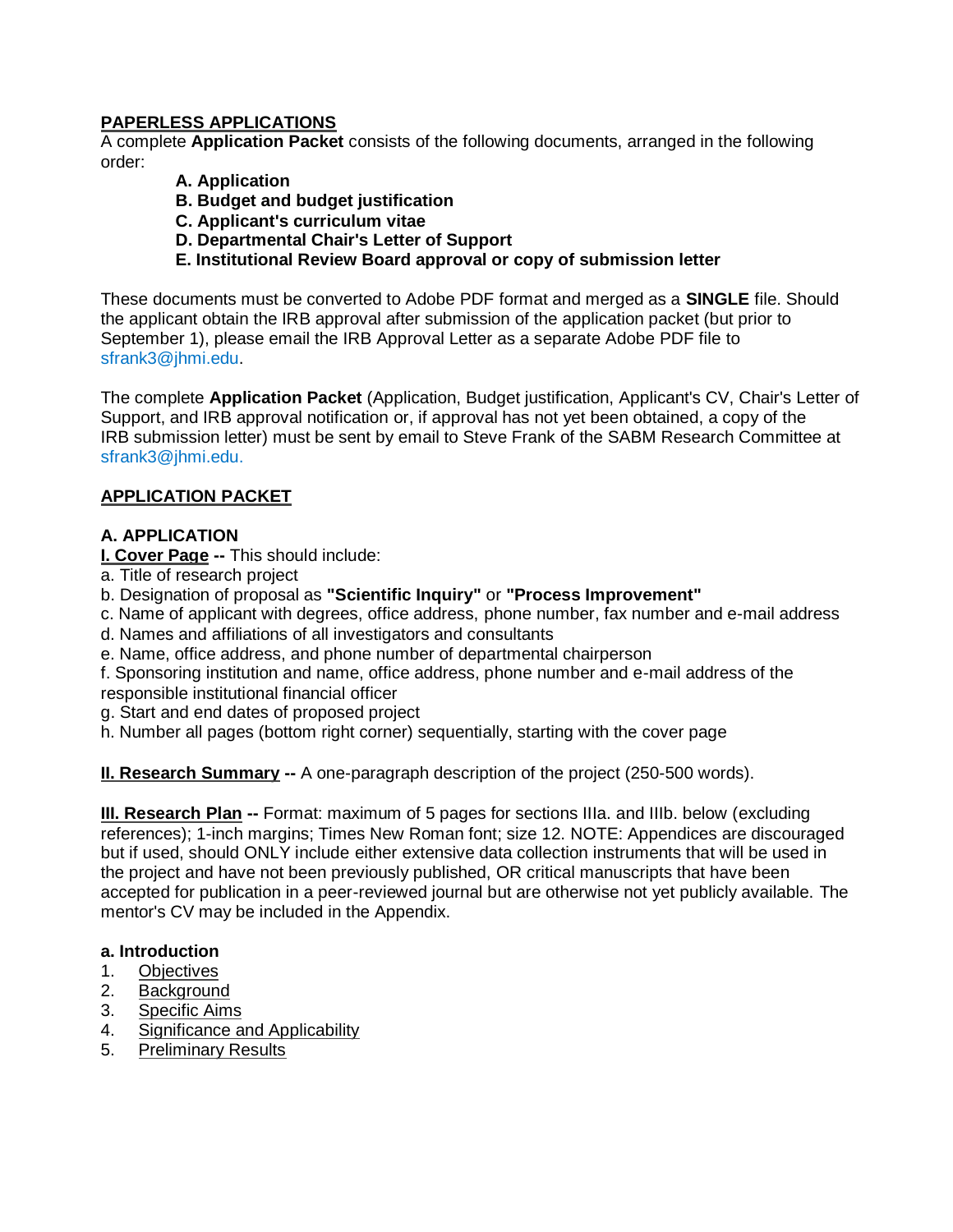#### **b. Methods to be employed**

- 1. Describe data collection procedure, specific techniques, and number of observations, subjects or experiments. For educational projects, describe how the effects of the intervention program will be assessed. Qualitative methodologies are acceptable. Provide a justification for the sample size.
- 2. Describe types of data to be obtained and their treatment, including statistical, sample size and power analyses.
- 3. Point out and discuss potential problems and limitations of the project.

#### **IV. Discussion --**

- a. Interpretation of Results
- b. Limitations
- c. Significance and Impact
- d. Future Directions

# **V. Timeline**

# **VI. Protection of Human Subjects**

**The SABM grant proposal shall include:** a) A statement of approval of this proposal by the institutional committee reviewing human or animal investigations, or a copy of the submitted application; b) A sample patient informed consent form that describes the risks to human subjects enrolled in the study, and how the investigator will mitigate those risks. If there are residual risks, explain why the benefits of conducting the study outweigh those risks; c) Samples of all records and reports required by the national regulatory authority of the country in which the study is being conducted. For significant-risk studies in the U.S. that involve investigational use of drugs or devices, a statement of compliance to FDA regulations regarding an Investigational New Drug (IND) application or an Investigational Device Exemption (IDE) application.

# **B. BUDGET and BUDGET JUSTIFICATION**

#### **Please include all proposed expenditures. Indicate under each category the amount requested or provided from other sources.**

**I. Budget.** Enumerate in an itemized table all proposed expenditures broken down by year of the proposal.

- a. Personnel
- b. Equipment costs
- c. Supplies and supplies cost
- d. Other costs
- g. Total funds requested (up to \$25,000)

**II. Budget Justification.** CLEARLY and COMPLETELY justify each item, including the role of each person involved in the project.

**III. Current and Prior Support.** List all current or pending research support (federal, foundation, industrial, departmental) available for the proposed project to the principal investigator, coinvestigators, collaborators, and the mentor, if applicable.

**IV. Facilities and Resources.** List the facilities, equipment, supplies, and services essential for this project and indicate their availability.